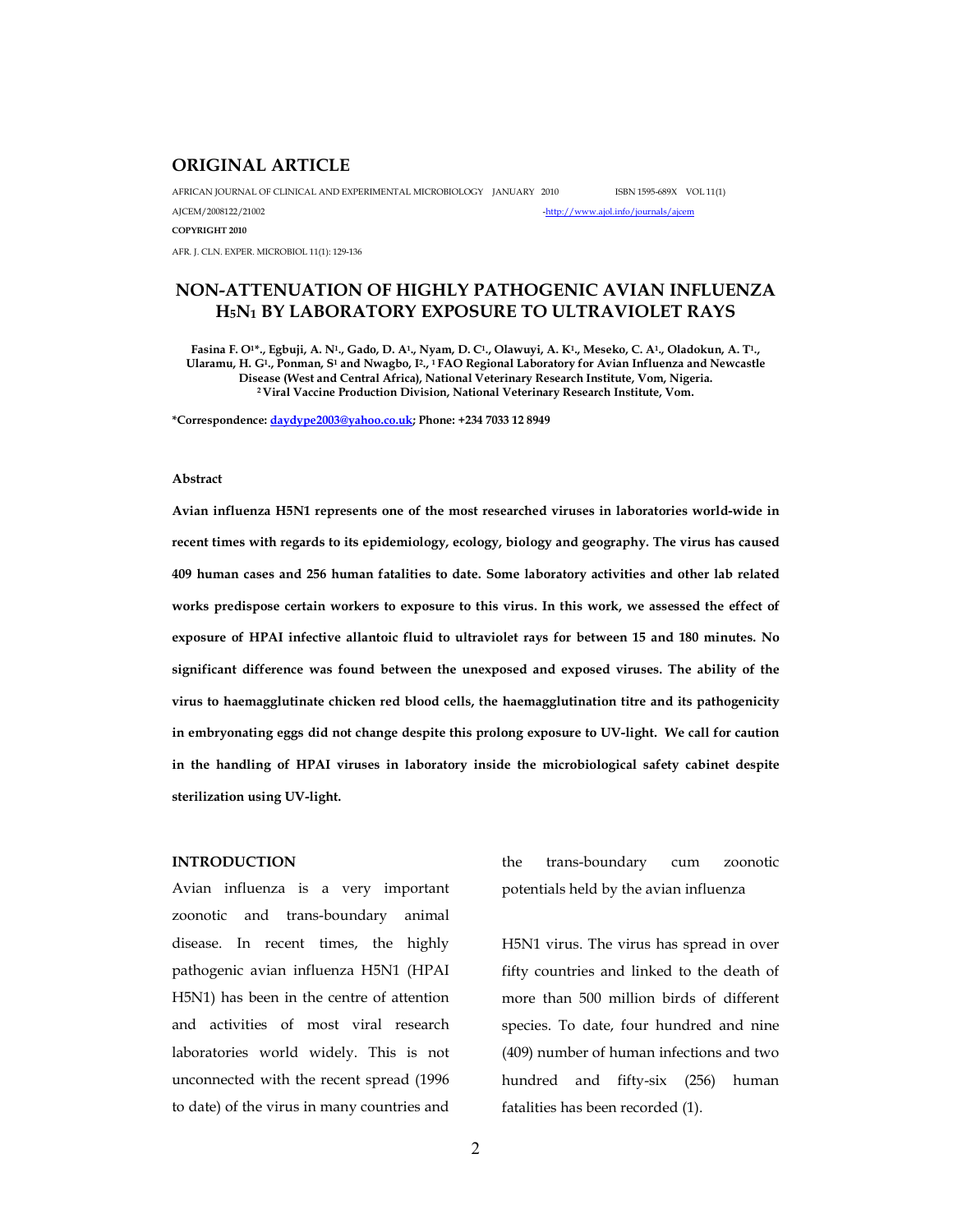While the majority of the countries that has been affected from western countries have got the capacity to easily manage and control the infection using standardized laboratory procedures, achievable policies and management practices, affected countries in developing economies and those country in transition still battle with the ability to cope with effective diagnoses, management and control (2, 3). These latter groups of countries sometimes grapple with inadequate laboratory facilities/expertise and often improvise for equipment and materials.

Ultra-violet (UV) irradiation is a proven germicidal widely used in many research laboratories. A survey of literatures showed that although UV irradiation has been assessed in its ability to inactivate viral, protozoan and bacteria organisms including *Escherichia coli* (4), Sendai virus (5), Polio virus and Adenovirus (6), *Mycobacterium avium* subspp. *paratuberculosis* (7), and protozoans (8), none has been documented with regards to avian influenza viruses.

The manufacturers of most microbiological safety cabinet instruct that the regular assessment of the UV efficiency on work surface be carried out using UV light meter, and several scientists are aware of the need to replace the UV tube should the intensity falls below the adequate requirement (for example 40 microwatts per square centimeter at a wavelength of 253.5 x 10- <sup>9</sup>m) (The Baker Company, Sanford ME,

www.bakerco.com), however, a number of researchers in low income food deficient countries (LIFDC) tend to assume that a relatively new cabinet should have an efficient UV system.

A recent assessment of a set of final year Medical Laboratory Science (virology option) students and other spectrum of research scientists revealed that over 80% believed that the UV rays are able to attenuate/kill any virus after some long period of exposure. Such believe is carried into the work environment and this sometimes unwittingly predispose many researchers to potential hazards associated with undue/unprotected exposure to HPAI H5N1 virus through working in the cabinet, since the aerosolized virus may remain for some time in the cabinet. Technicians, service personnel and laboratory cleaning staff are at similar risk in the course of performing their routine duties.

This work therefore aims at investigating the potential dangers held by the residual avian influenza H5N1 virus following its manipulation in the biological safety cabinets despite extended periods of exposure to ultra-violet radiation.

#### **Materials and Methods**

Three candidate H5N1 HPAI viruses were selected from the isolate bank  $(-70^{\circ}C)$  and allow to thaw on wet ice inside a microbiological safety cabinet (SterilGARD® III Advance, The Baker Company, Sanford ME,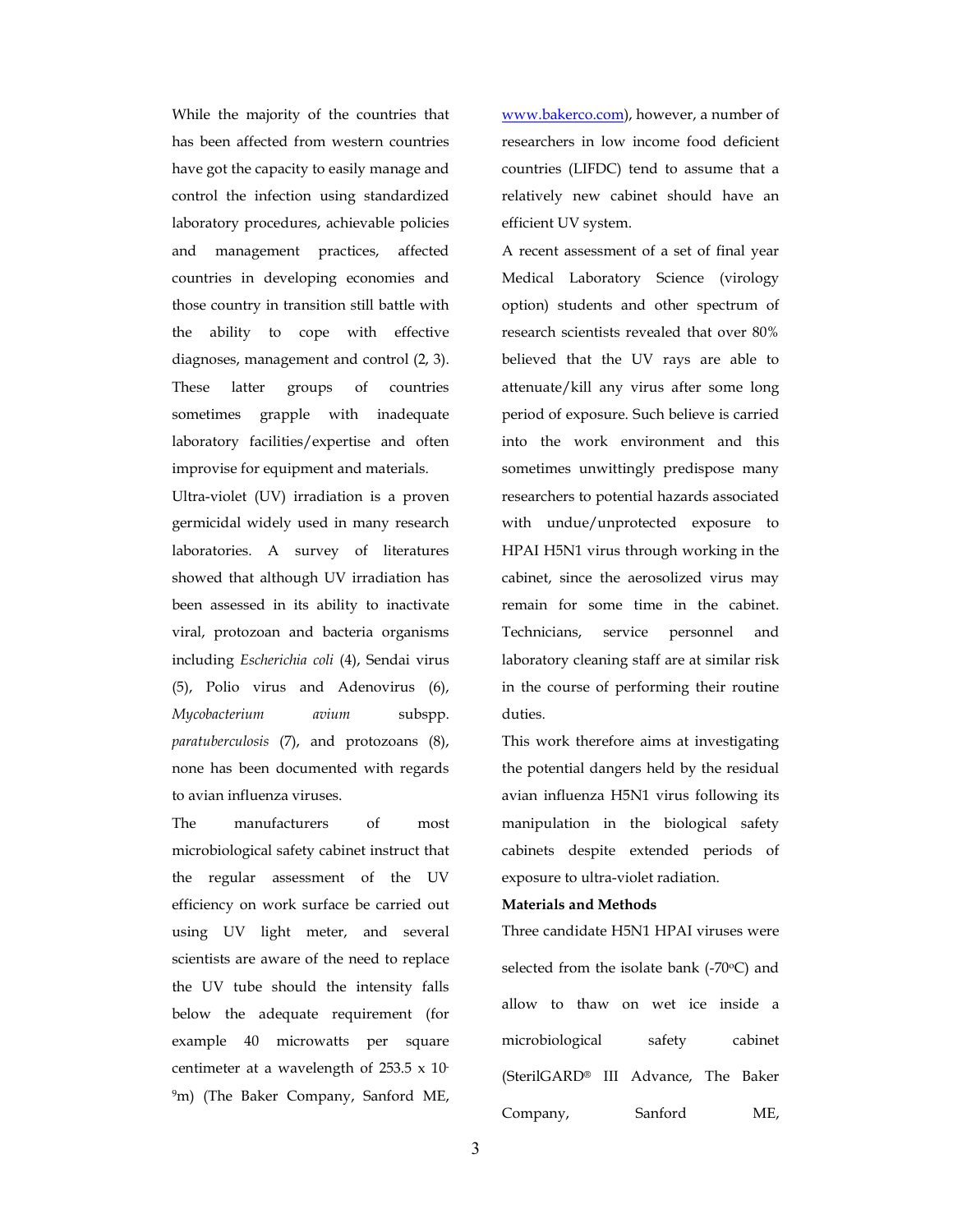www.bakerco.com). The isolates have been characterized using standardized methods as previously reported (9). Briefly described, all un-contaminated allantoic fluids (ALF) arising from inoculation of 20% tissue samples were spot tested by haemagglutination test; the chorio-allantoic membrane (CAM) of positive harvest were further prepared and tested by agar-gel immuno-diffusion (AGID) to detect influenza A group antigen. α-haemagglutination test was conducted to determine the virus subtype. For further confirmation, a cascade-type molecular analysis was performed starting with the M-gene. Every positive result for M-gene was subjected to an RT-PCR for haemagglutinin gene of subtypes H5 and H7. Every positive HA result was confirmed for N1 by RT-PCR. The primers used are listed in Table 1.

The haemagglutination titres of all the viruses were determined afresh using standardized protocol (9). 200µl of each virus sample was inoculated into five 9 day-old embryonating chicken eggs (ECE) and incubated at 37°C. The chicken embryos were monitored for mortality through candling. All dead eggs were chilled at  $4^{\circ}C$ , aseptically opened and the

ALFs tested for haemagglutinating activities and plated on blood agar to exclude bacteria contamination. Fresh ALF was harvested from each of the sample for experimental purposes.

#### **Exposure to UV-light and inoculation**

Five pieces each of a new set of 9-day-old ECE were grouped based on assigned timing (0minute, 15 minutes, 30 minutes, 60 minutes, 120 minutes and 180 minutes). All eggs were properly marked and disinfected using 70% ethanol. Freshly harvested ALF were aliquoted and stored at -20oC. Portions of aliquots were placed on wet ice and exposed to UV- irradiation for the time previously assigned. Another portion was left unexposed to UV-light and kept at  $-20$ <sup>o</sup>C.

At the end of each assigned time, 200µl of exposed and unexposed aliquots with the same timing were inoculated through the allantoic route into the marked 9-day-old ECE and sealed with wax. All eggs were incubated at 37<sup>o</sup>C and monitored for mortality as previously described above. Haemagglutinating ability of the exposed and unexposed ALF arising from the experiment was tested for using the appropriate procedure. Simply described, about 10-20µl of the ALF was mixed with about 20µl of c-RBC on a sterile white porcelain, gently rocked and observed for haemagglutination after about 2-3 minutes.

Portions of all the ALFs were taken for the determination of haemagglutinating titre post- exposure to UV-light. All ALF titres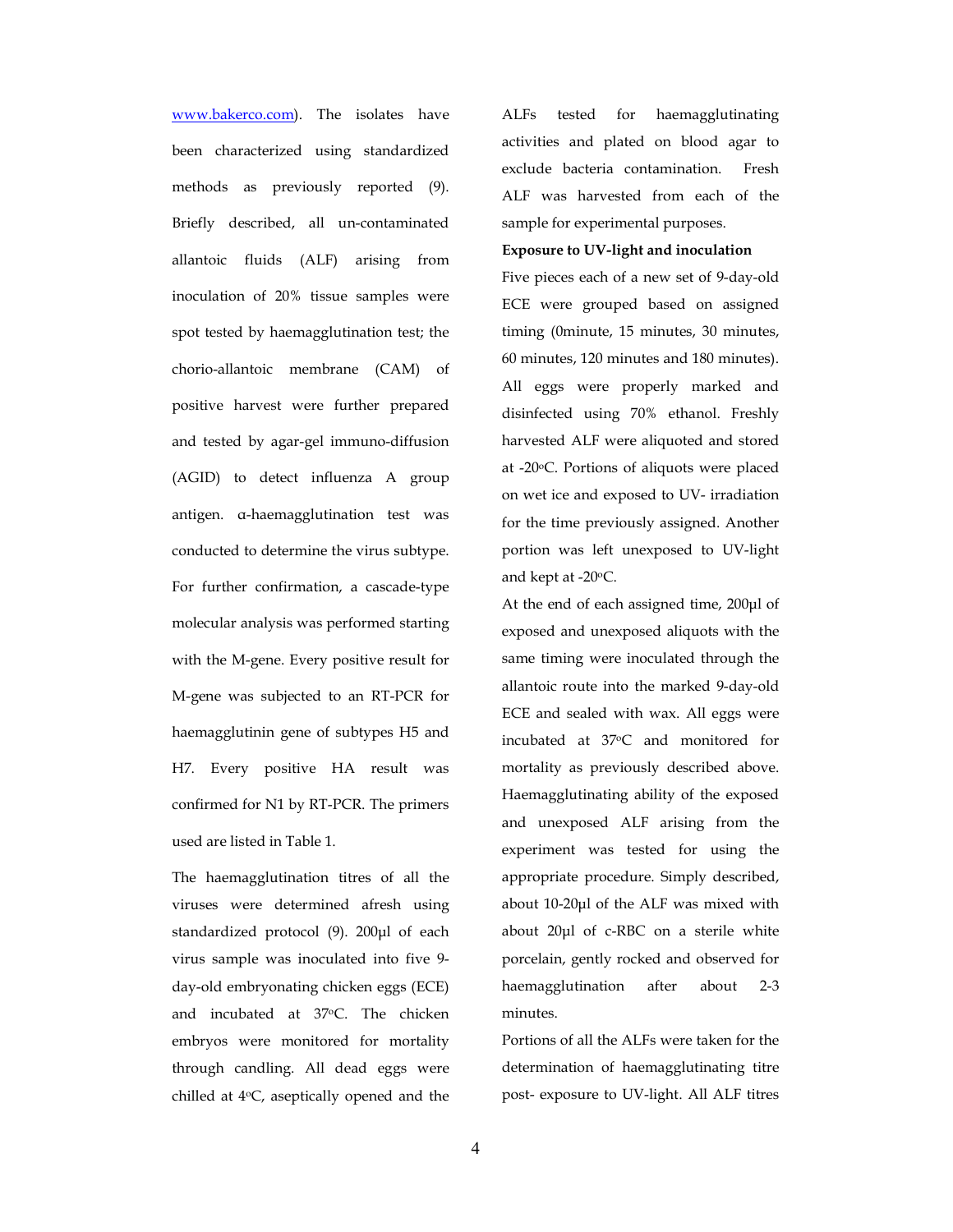were determined using standardized procedure (9).

Diagnostic PCR was conducted to determine whether the exposure to ultraviolet rays has had significant effect on the amplicon sizes of the virus samples.

### **Results**

No significant difference exists between the viruses exposed to ultraviolet irradiation at  $95\%$  CI (P value =0.3118). The exposure to UV-light does not seem to

have any effect on the HPAI H5N1 virus ability to haemagglutinate c-RBC, pathogenicity in eggs and haemagglutination titre (Tables 2-5). However, the unexposed inoculum appears to have increasing titre with longer period of maintenance in the  $-20^{\circ}$ C freezer. The exposure to UV-light does not seem to have any effect on the amplicon sizes of the exposed samples.

#### **TABLE 1: H-GENE AND M-GENE PRIMERS USED IN THE STUDY**

**H forward 5'-CCT CCA GAR TAT GCM TAY AAA ATT GTC-3' H reverse 5'-TAC CAA CCG TCT ACC ATK CCY-3' M forward 5'-AGA TGA GTC TTC TAA CCG AGG TCG-3' M reverse 5'-TGC AAA AAC ATC TTC AAG TCT CTG-3'** 

#### **TABLE 2: PRE-EXPERIMENTATION VIRUS ISOLATES CHARACTERISTICS.**

| Passage | Ability<br>to<br>haemagglutinate<br>$10\%$ c-RBC | HA Titre at passage<br>level 1 (Log <sub>2</sub> ) | Pathogenicity<br>in<br>embryonating<br>eggs<br>$(48 \text{ hours})$ | <b>Isolates</b><br>Designation<br>based<br>on characterization |
|---------|--------------------------------------------------|----------------------------------------------------|---------------------------------------------------------------------|----------------------------------------------------------------|
| 07/415  | $100\%$                                          |                                                    | $100\%$                                                             | HPAI (H5N1)                                                    |
| 07/456B | $100\%$                                          |                                                    | 100%                                                                | HPAI (H5N1)                                                    |
| 07/439B | 100%                                             |                                                    | 100%                                                                | HPAI (H5N1)                                                    |

#### **TABLE 3: PATHOGENICITY OF INOCULUM (P2) IN EMBRYONATING CHICKEN EGGS POST EXPOSURE TO UV-LIGHT.**

| Result of pathogenicity in chicken embryo 48 hours after inoculation |           |           |            |             |             |  |  |
|----------------------------------------------------------------------|-----------|-----------|------------|-------------|-------------|--|--|
| Virus isolate                                                        | 15minutes | 30minutes | 60 minutes | 120 minutes | 180 minutes |  |  |
| 07/456B exposed                                                      | $100\%$   | $100\%$   | $100\%$    | $100\%$     | $100\%$     |  |  |
| 07/415 exposed                                                       | $100\%$   | 100%      | 100%       | 100%        | 100%        |  |  |
| 07/439B exposed                                                      | $100\%$   | $100\%$   | 100%       | 100%        | 100%        |  |  |
| <b>Result of pathogenicity (Unexposed)</b>                           |           |           |            |             |             |  |  |
| 07/456B unexposed                                                    | $100\%$   | $100\%$   | 100%       | 100%        | 100%        |  |  |
| 07/415 unexposed                                                     | $100\%$   | 100%      | 100%       | 100%        | 100%        |  |  |
| 07/439B unexposed                                                    | 100%      | 100%      | 100%       | 100%        | 100%        |  |  |

**Between 50 and 100% of all embryo die within 24 hours and all embryo die within 48 hours. P2= Passage level 2.** 

#### **TABLE 4: HAEMAGGLUTINATION TEST OF ALLANTOIC FLUIDS FROM EMBRYONATING CHICKEN EGGS POST-EXPOSURE OF INOCULUM TO UV-LIGHT.**

| <b>Result of HA after Exposure</b> |              |              |              |              |              |              |  |
|------------------------------------|--------------|--------------|--------------|--------------|--------------|--------------|--|
| Virus                              | Unexposed    | 15minutes    | 30 minutes   | 60 minutes   | 120 minutes  | 180 minutes  |  |
| 07/456B                            | $3/3$ (100%) | $5/5(100\%)$ | $5/5(100\%)$ | $5/5(100\%)$ | $5/5(100\%)$ | $5/5(100\%)$ |  |
| 07/415                             | $3/3$ (100%) | $5/5(100\%)$ | $5/5(100\%)$ | $5/5(100\%)$ | $5/5(100\%)$ | $5/5(100\%)$ |  |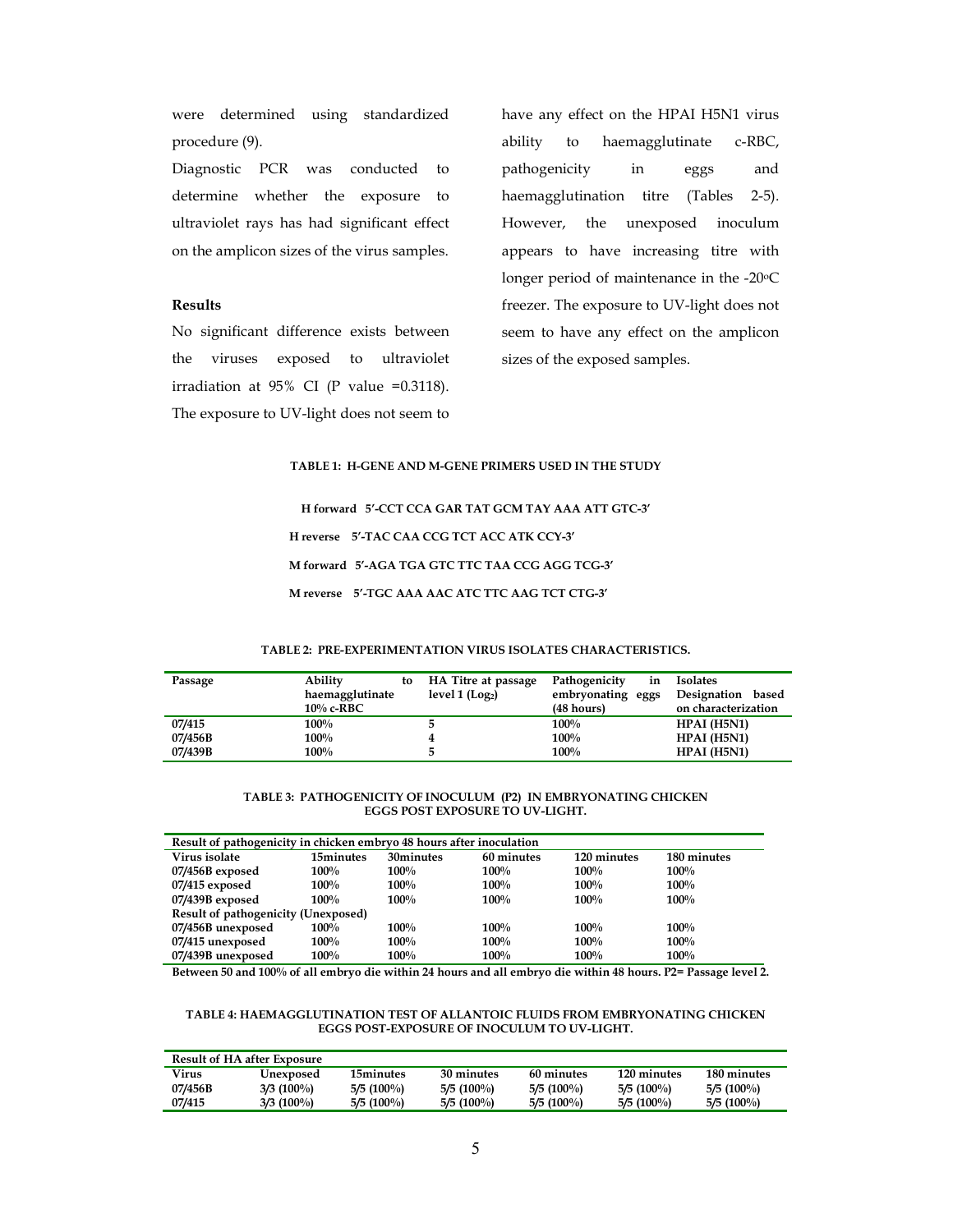| 07/439B                                                                        | $3/3$ (100%) | $5/5(100\%)$ | $5/5(100\%)$ | $5/5(100\%)$                                | $5/5(100\%)$ | $5/5(100\%)$ |  |
|--------------------------------------------------------------------------------|--------------|--------------|--------------|---------------------------------------------|--------------|--------------|--|
| Results indicate complete haemagglutination of all tested and control samples  |              |              |              |                                             |              |              |  |
| TABLE 5: HAEMAGGLUTINATION TITRE OF ALLANTOIC FLUIDS FROM EMBRYONATING CHICKEN |              |              |              |                                             |              |              |  |
|                                                                                |              |              |              | EGGS POST-EXPOSURE OF INOCULUM TO UV-LIGHT. |              |              |  |

| Result of HA titre after UV Exposure P3 (all results in Log <sub>2</sub> ) |           |            |            |             |             |  |  |
|----------------------------------------------------------------------------|-----------|------------|------------|-------------|-------------|--|--|
| Virus isolate                                                              | 15minutes | 30 minutes | 60 minutes | 120 minutes | 180 minutes |  |  |
| 07/456B                                                                    |           | 6          |            |             |             |  |  |
| 07/415                                                                     |           |            |            |             |             |  |  |
| 07/439B                                                                    |           |            |            |             |             |  |  |
| <b>Result of HA titres (Unexposed) P3</b>                                  |           |            |            |             |             |  |  |
| 07/456B                                                                    |           |            |            |             |             |  |  |
| 07/415                                                                     |           |            |            |             |             |  |  |
| 07/439B                                                                    |           |            |            |             |             |  |  |
| $D_2 - D_1 - D_2 - D_3 - D_4 - D_5$                                        |           |            |            |             |             |  |  |

**P3= Passage level 3** 

### **Discussion**

Our assessment of the effect of the UVlight rays on virus haemagglutinability, haemagglutination titre, pathogenicity in embryonating chicken eggs and amplicon sizes has shown that the virus seem unaffected by UV-rays. This conflicts with the report of other workers with regards

to other viruses affected by UV-light (5, 6). Lowy and co-workers (10) have similarly agreed that gamma irradiation rather that UV irradiation is more effective in penetrating through most biological and non biological agents for purposes of inactivation.

**FIGURE 1. AMPLICON SIZE OF THE DIFFERENT SAMPLES ANALYZED FOLLOWING EXPOSURE OF THE INFECTIVE ALLANTOIC FLUIDS TO UV RAYS.** 



**1= 07/456B (60mins, E), 2= 07/456B (P2), 3= 07/149 (Newcastle isolate), 4= 07/439B (60mins, U), 5= 07/439B (15mins, E), 6= 07/456B (15mins, E), 7=07/456B (15mins, U), 8= 07/439B (P2), 9= 07/456B (30mins, U), 10= 07/456B (60mins, U), 11= 07/439B (30mins, E), 12= 07/439B (15mins, U), 13= 07/439B (180mins, E), 14= 07/640 (Newcastle isolate), 15= 07/415 ( 15mins, E), 16= 07/415 (120mins, E), 17= 07/156 (Newcastle isolate), 18= 07/415 ( 60mins, E), 19= 07/456B (120mins, E), 20= 07/415 ( 30mins, E), 21= 07/415 ( 180mins, E), 22= 07/456B (180mins, E), 23= negative control, 24= 07/456B (30mins, E), 25= 07/439B (120mins, E), 26= 07/415 (60mins, U).** 

*E=Exposed to UV-light; U =Unexposed to UV-Light.* 

The lack of penetrating power of UV light through the virus may therefore explain why the virus are not inactivated by the UV-rays despite prolong exposure.

Although, we are aware that the degree of thickness of the glass container holding the aliquots may to some extent serve as barrier to penetration of UV light, we ensure the usage of containers with thin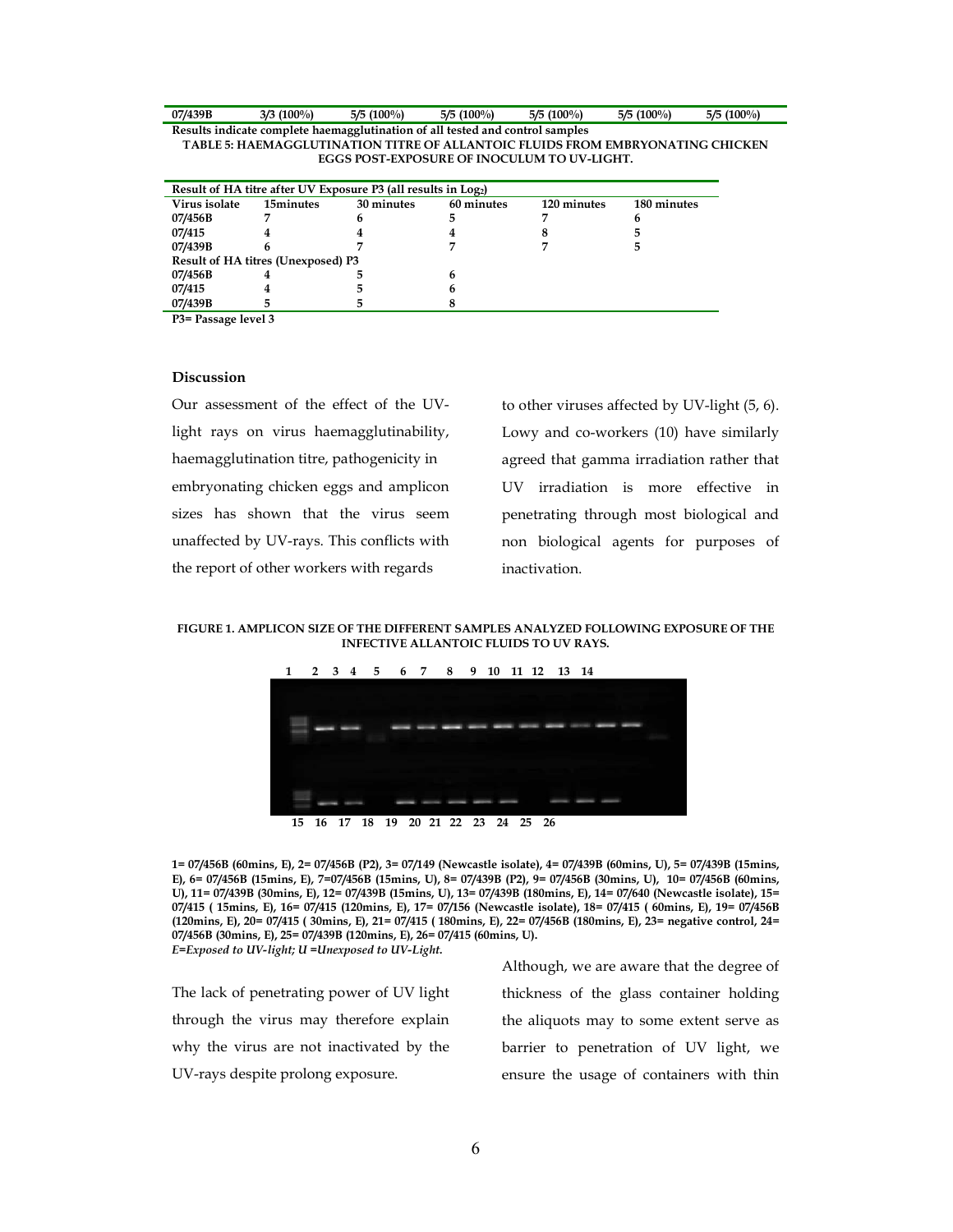walls (≈1mm thickness) as it will be unethical to expose the naked virus to the environment for such long time in the safety cabinet. However, there is no difference in virus characteristics despite the wide disparity in exposure time (30 minutes up to 180 minutes).

Despite our inability to carry out animal infection assessment study using the exposed virus due to limitations of animal experimentation facilities, it is our strong opinion that the virus may still be able to cause pathogenicity in live chicken comparable to the initial field isolates.

This area of study will need further investigation.

The observed increasing titre recorded in the unexposed inoculum (Table 4) may be as a result of on-going virus activity. Webster and co-workers (9) has indicated that the virus is unstable and may have increasing activity if kept at  $-20^{\circ}$ C for a relatively long time. We therefore affirmed the call for caution in the handling of H5N1 influenza viruses especially on wet ice.

Our opinion survey of virology students and other laboratory staff suggested that 43% have good knowledge, 52% have fair knowledge while 5% have poor knowledge of UV rays. Although 93% agreed that it will attenuate/kill bacteria, only 80% believed that it will attenuate/kill viruses, however two individuals believed that encapsulated bacteria may not be affected and four persons agreed that not all viruses may be affected by UV rays. 74% of the respondents claimed to have knowledge of depreciation in the effectiveness of UV rays over long period of usage time. However, none seem to be sure of whether the UV-rays will inactivate the H5N1 virus. This revealed that virology staff is at high risk of infection with agent like avian influenza H5N1 since most may assume that microbiological safety cabinet is sterile following UV- light exposure.

Further work is encouraged in the areas of laboratory and field assessment of the avian influenza H5N1 virus.

### **Acknowledgement**

We thank Bitrus Yakubu and Tyem Dinchi for their assistance with PCR.

## **References**

- 1. World Health Organization. Cumulative number of confirmed human cases of avian influenza A/(H5N1) reported to WHO by 30th April, 2007. Available at: http://www.who.int/csr/dis ease/avian\_influenza/countr y/cases\_table\_2008\_04\_30/en /index.html . Accessed on 05th March, 2009.
- 2. Fasina F. O., Bisschop S.P., Webster R. G. Avian influenza H5N1 in Africa: An epidemiological twist. *Lancet Infect. Dis.* 2007; 7,696-697.